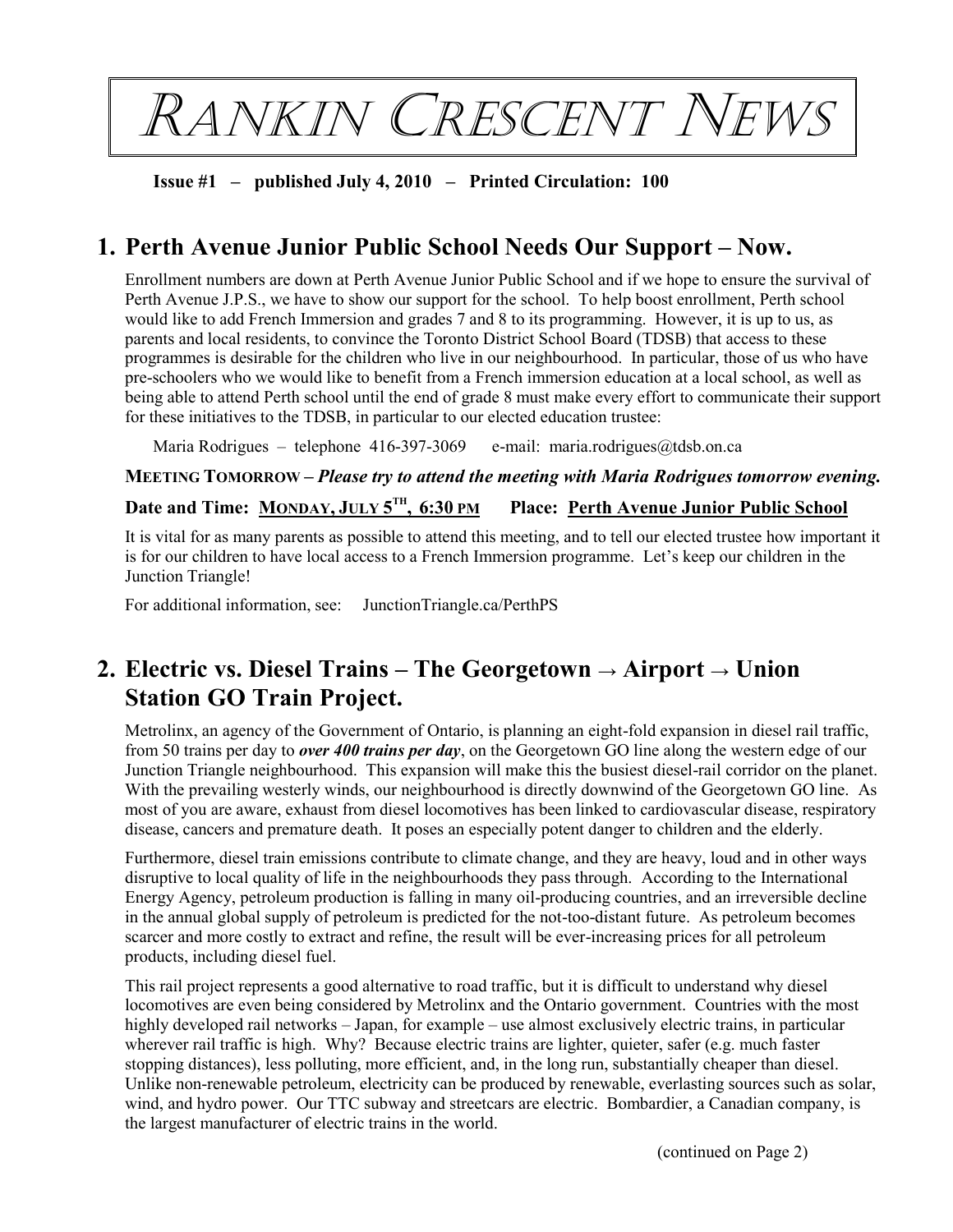### Rankin Crescent News – July 2010 – Page 2

We should NOT be investing in a past technology based on non-renewable oil. Instead, we should be investing in the current state-of-the-art technology based on electricity. Electric trains are the only logical option for the Pearson Airport rail link, and the electricity-powered train option should be chosen from the outset.

Contact Premier McGuinty and our local MPP, Tony Ruprecht, as well as our federal and municipal representatives to voice your concern about the negative impact on our neighbourhood of choosing diesel over electric for the airport rail link.

Hon. DALTON MCGUINTY, Premier Tel: 416-325-1941 Fax: 416-325-3745 <http://www.premier.gov.on.ca/feedback/> TONY RUPRECHT, MPP Davenport Tel: (416) 535-3158 Fax: (416) 325-996[1](mailto:truprechtmpp.co@liberal.ola.org) [truprecht.mpp.co@liberal.ola.org](mailto:truprechtmpp.co@liberal.ola.org)

For more information go to the Clean Train Coalition website at: www.cleantrain.ca

## **3. West Toronto Railpath.**

Most of you have had an opportunity to stroll or bicycle on the attractively landscaped Railpath which forms the western edge of our neighbourhood. Congratulations are in order to the Friends of West Toronto Railpath for their vision and hard work. In particular, they inspired the community and our politicians to undertake the project leading to the completion of Phase One of the railpath last fall.

Subsequent phases will extend the Railpath further south and east towards downtown Toronto, ultimately, it is hoped, all the way to Union Station. Once completed, the Railpath will give more than 250,000 Toronto residents a safe, convenient, attractive, car-free transportation link with the downtown core. Continued pressure on our elected officials will ensure that the Railpath is completed in a timely fashion.

For more information visit the Friends of West Toronto Railpath website: http://railpath.ca/

## 4. **Solar Energy on Rankin Crescent.**

As you are no doubt aware, the unshaded and flat or gently-sloping rooftops of our houses here on Rankin Crescent are ideal for solar systems.

Bob and Sachiko at #209 are pleased to report that as of July 1<sup>st</sup>, the 2 kilowatt photovoltaic system on their rooftop has produced over 5600 kilowatt hours of solar electricity since its March 2008 start-up. This solar electricity is supplied directly to the electrical grid on Rankin Crescent and as a result is used to partly power Rankin Crescent homes. The initial cost of a photovoltaic system is high, although less than the price of a new car (according to Statistics Canada, the average cost of a new car in 2009 was \$25,683). However, the income from the sale of the solar electricity to Toronto Hydro represents an annual rate of return on investment of about +8% (guaranteed for 20 years), which in today's investment climate is quite good. This certainly compares very favourably with the rate of return on the purchase of a new vehicle, which averages about *minus* 16% annually over the first 5 years, i.e. depreciation, all of which explains why Bob and Sachiko's car is 19 years old.

Similarly, their rooftop solar water heating system supplies virtually 100% of household hot water from April to September, and over 60% from October to March.

By going solar, we replace polluting, non-renewable fossil fuels, such as coal, with a clean, green, free source that will never run out. Renewable energy is our future; the technology is available today; and the economics of going solar have never been better.

For more information, see: OurPower.ca

Also, Bob and Sachiko would be happy to give you a tour of their solar systems and answer any questions you might have. Give them a call at: 416-539-8558.